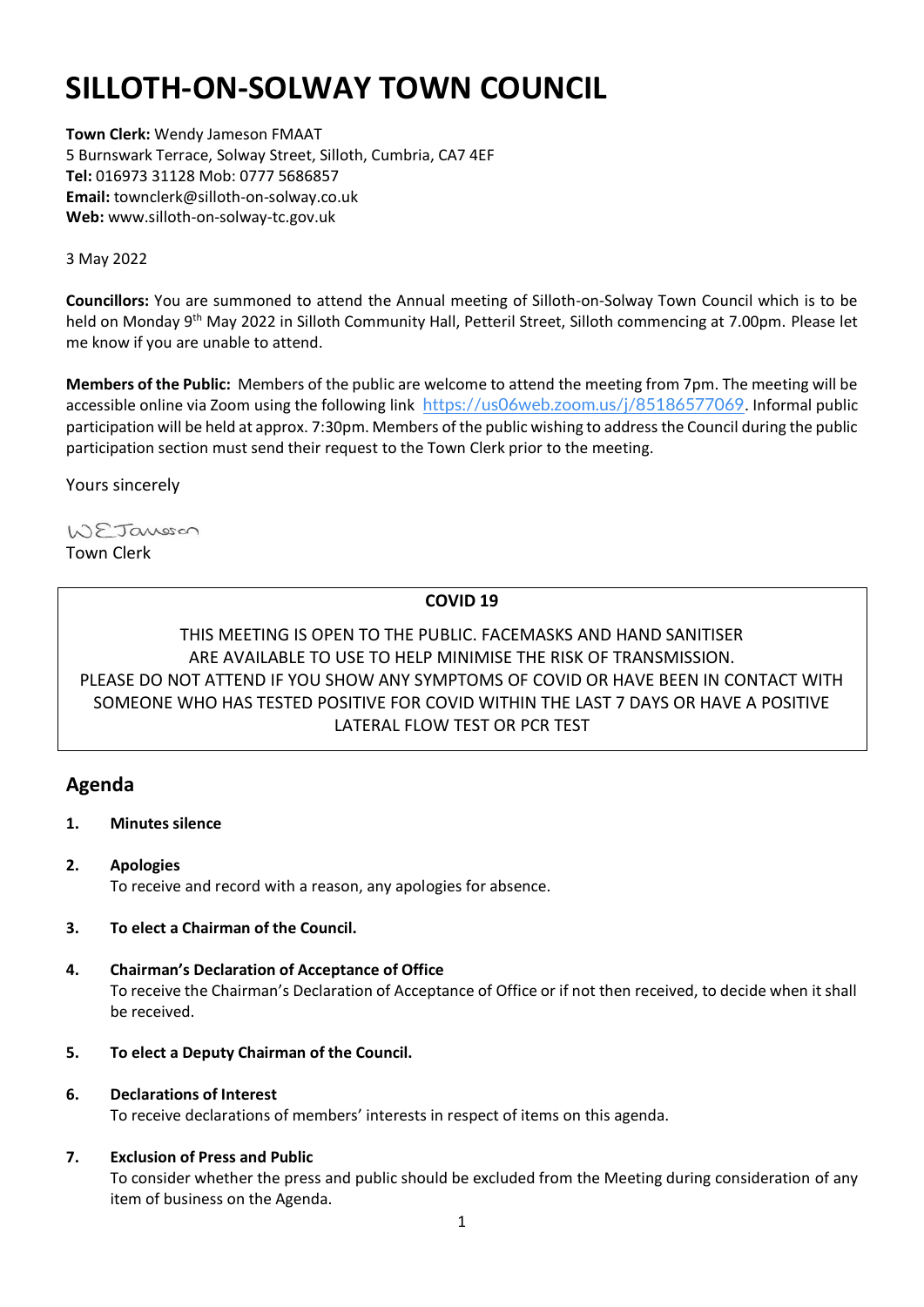## **8. Minutes**

To approve the minutes of the meetings held on the 4 April and 26 April 2022, as a true record.

#### **9. Committees**

- a) Appointment of any new Committees
- b) Review of the terms of reference for Committees
- c) Appointment of members to existing Committees
- d) To set dates for committee meetings

#### **10. Representatives on Outside bodies**

Review of representation on outside bodies

### **11. Standing Orders & Financial regulations**

Review of standing orders and financial regulations *(copies are available on the Council's website).*

### **12. Review of Council's Policies and Procedures**

To review and approve the Council policies *(copies are available on the Council's website or can be provided on request).*

- Annual Leave Policy (reviewed by Staffing Committee)
- Complaints Procedure
- Data Protection Policy
- Disciplinary Policy (reviewed by Staffing Committee)
- Environmental Policy
- Equality & Diversity Policy
- General Privacy Notice
- Grants Policy
- Grievance Procedure (reviewed by Staffing Committee)
- Health & Safety Policy
- Litter Vandalism Maintenance Policy
- Memorial Bench Policy
- Mobile Phone Policy (reviewed by Staffing Committee)
- Persistent & Vexatious Complaints and Correspondence Policy
- Policy Use of Electricity on the Green
- Press and Media policy
- Protocol on Marking the Death of a Senior National Figure
- Protocol on the recording and filming of Council and Committee Meetings
- Public Participation Policy
- Retention of Documents Policy
- Risk Management Policy
- Scattering of Ashes Policy
- Sickness Absence Policy (reviewed by Staffing Committee)
- Statement on Staff Management (reviewed by Staffing Committee)
- Town Councillor Complaints Procedure
- Virtual Meeting Procedures

#### **13. Risk Management Review**

Review of Town Council's Risk Management and consider any action required as a result.

## **14. Insurance**

Confirmation of arrangements for insurance cover in respect of all insured risks.

#### **15. Banking arrangements**

To agree the 'banking arrangements' for the year and to agree any changes to the nominated signatories.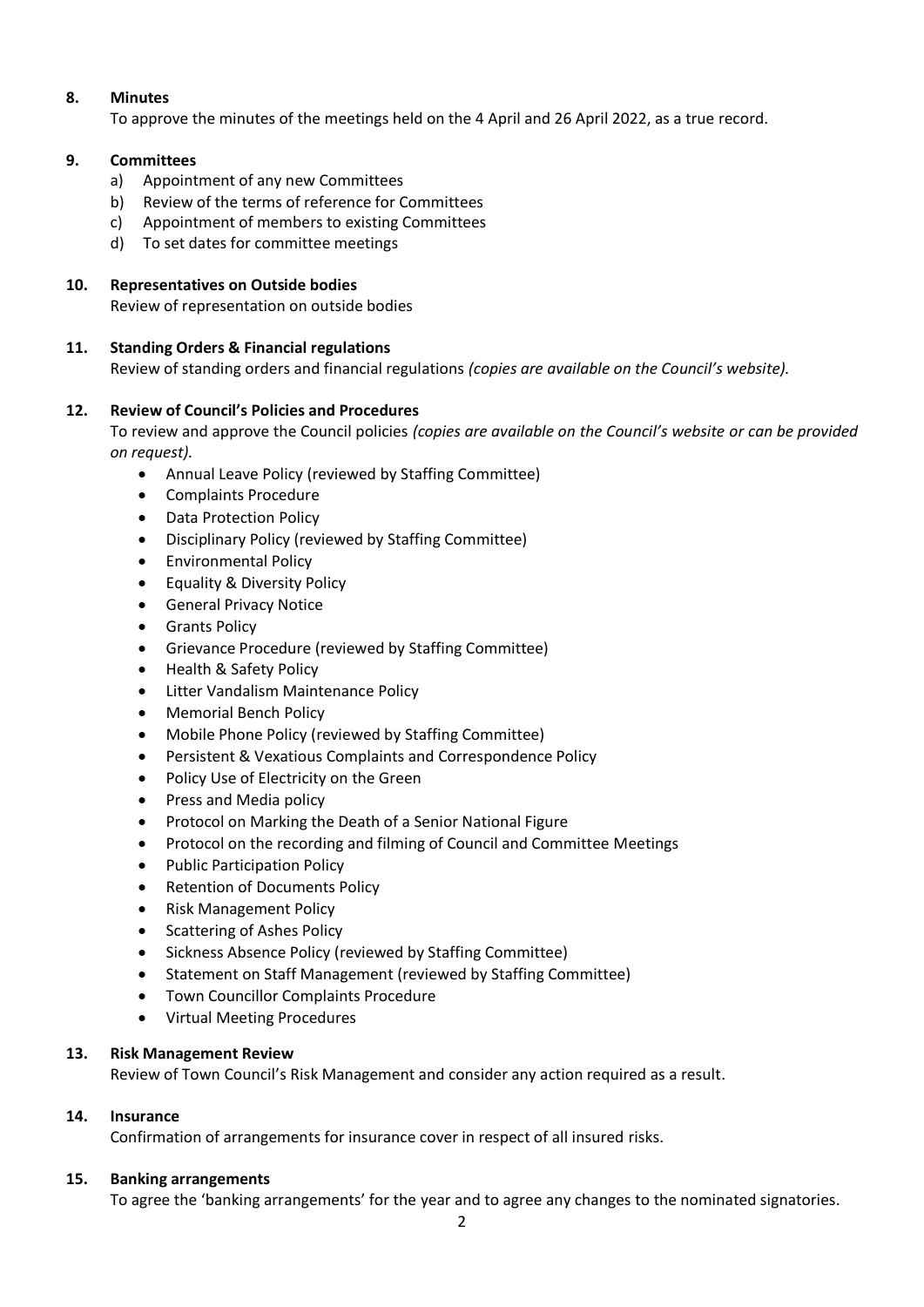## **16. Asset Register**

To note the Asset Register dated 31 March 2022.

#### **17. Accounts for the year ended 31 March 2022**

To approve the Accounts for the Year Ended 31 March 2022 and authorise the Chairman to sign the Annual Governance & Accountability Return (AGAR) for the Year Ended 31 March 2022.

#### **18. Appointment of Internal Auditor**

- a) To appoint an Internal Auditor for the year.
- b) To consider the effectiveness of the Internal Audit.

## **19. Budget Details for Financial Year 2022/2023**

To note the agreed Budget for the year.

### **20. Annual Subscriptions**

To consider the payment of annual subscriptions

- a) CALC Annual subscription 2022/23
- b) Local Council Review Magazine subscription

### **21. Calendar of Meetings**

To agree the dates of the Full Council meetings for the next 12 months.

### **22. Exclusion of Press & Public**

To consider whether any items on the Agenda should be considered without the presence of the press and public, on the grounds of confidentiality, pursuant to the Public Bodies (Admission to Meetings) Act 1960 Section 1(2).

#### **23. Chairman's Announcements**

To receive announcements by the Chairman

#### **24. Public Participation**

Members of the public are invited to speak for a maximum of 3 minutes each. The maximum total time for public participation will be 15 minutes. At the close of this item, members of the public will no longer be permitted to address the Council Members unless invited to do so by the Chairman.

#### **25. Schedule of Correspondence, notices and publications**

To receive a schedule of correspondence, notices and publications received since the last meeting and to note items highlighted bold requiring action.

#### **Publications & magazines etc**

- a) Nuclear Waste Services Newsletter March 2022.
- b) Local Government Reorganisation (LGR) Newsletter 25 March 2022.
- c) Local Government Reorganisation (LGR) Newsletter 31 March 2022.
- d) ACT Update E-Newsletter March 2022.
- e) Local Government Reorganisation (LGR) Newsletter 7 April 2022.
- f) Cumbria Police April 2022 Maryport, Aspatria, Silloth & Wigton.
- g) Local Government Reorganisation (LGR) Newsletter 13 April 2022.

#### **For information**

- h) Bendles Solicitors Email seeking confirmation of the football club's solicitor and the official name of the club.
- i) Cumbria County Council Cycling and Walking Strategic Corridors Public Consultation. 1 April until 22 April 2022.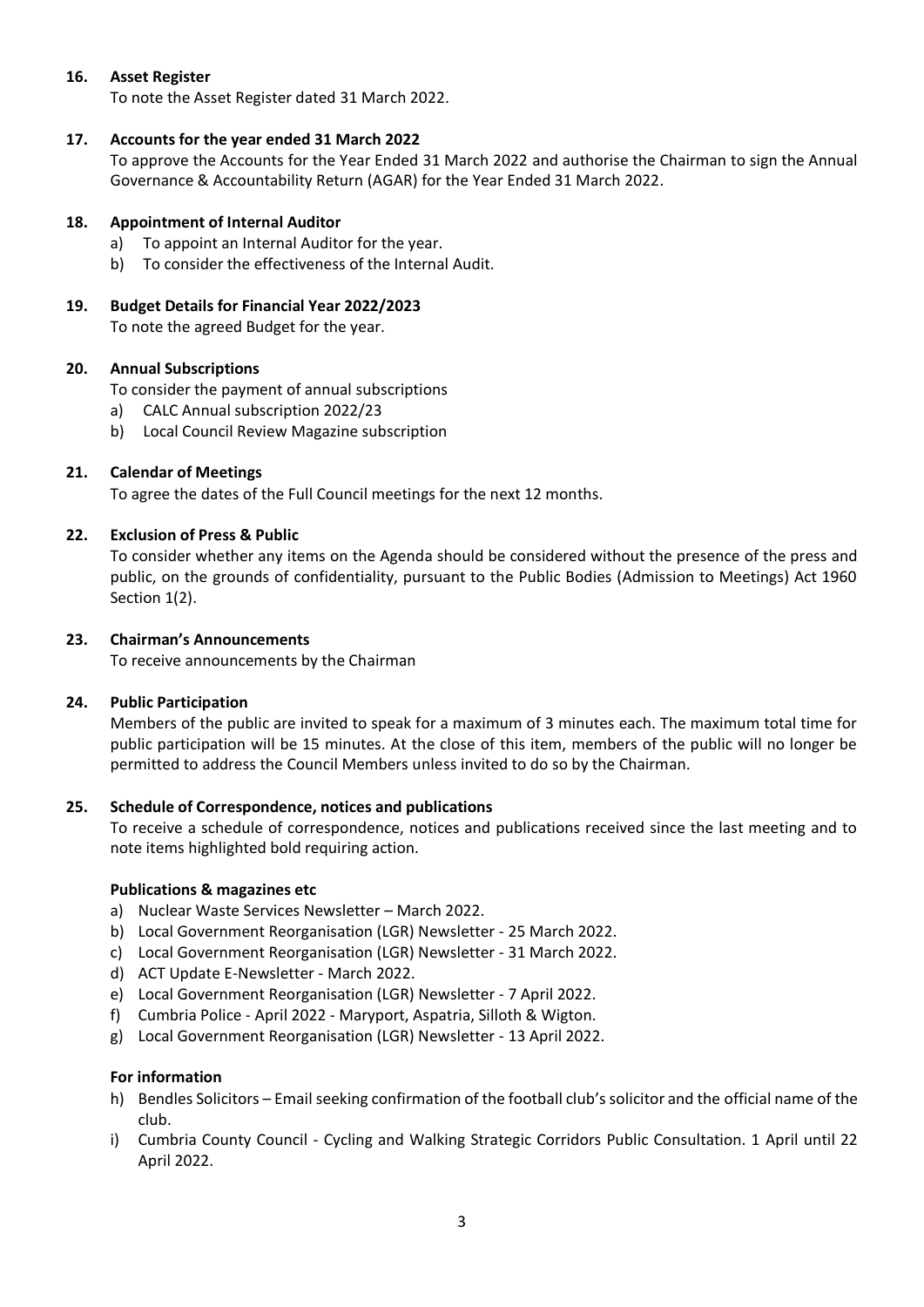- j) Silloth Rugby Club Email regarding burst pipes during the installation of the new fence at the picnic area.
- k) CALC Practitioners Guide 2022.
- l) Great Annual Savings Group Email to confirm they accept the Councils offer in full and final settlement of their claim.
- m) Silloth First Responders Defibrillator is now in the new cabinet opposite the Golf Hotel and live on the circuit. When the signage is sorted there will be an official announcement. Thanks to the Town Clerk and council for this great joint venture.
- n) Email from a local resident regarding benches in the Community Garden and the location of the storytelling chair – To be dealt with by the Parks Committee.
- o) Environment Agency Cumbria Engagement Meeting. Environment Agency regulate a number of sites in Cumbria working closely with the Office for Nuclear Regulation (ONR) who are responsible for safety and security regulation. Meet the Regulator meeting will be held on Wednesday 18 May from 5:30pm – 7:30pm via Teams. Anyone interested in attending please let me know by 4 May.
- p) Silloth Tennis Club Email providing an update on the activities of the tennis club.
- q) Email from a local resident regarding obstructions on the pavement on Criffel Street. Reminder posted on Facebook to ask businesses to keep pavements clear.
- r) Allerdale Borough Council Changing Place Toilet Funding Update Great news that notification has been received that Allerdale have been allocated the funding, but they are awaiting information from the Government on the next steps.
- s) CALC re: Tenders. Reply confirming that there is no guidance to state that the Council can or cannot set a price within tender documents and therefore it is a Council decision.
- t) CALC Sector Finance survey 2022 to be completed by 17 May 2022. Town Clerk will complete.
- u) Cumbria Police Email from PCSO Peter Nichol to say that he will be returning to Silloth and will be our point of contact.
- v) Email enquiring about having a catering trailer on Silloth Green. Reply sent to say that food concessions have been allocated for this current year and suggesting that they get in touch with event organisers.
- w) Email from a local resident with a request for a memorial tree on the Green. To be dealt with by the Parks Committee.
- x) Email from a local resident regarding obstructions on pavements around the town. Reply sent to recommend that it is reported via the County Council website. Further reminder posted on Facebook to ask businesses to keep pavements clear.

#### **For Action**

- y) Email from a visitor to the town regarding a toxic odour. Reply sent asking that they report it via the Allerdale website with more information.
- z) Email from a visitor regarding anglers fishing off the promenade and the mess they leave behind. Reply sent asking that they report it via the Allerdale website.
- aa) Email from a visitor regarding fishermen on the Promenade. Reply sent asking that they report it via the Allerdale website. Copies send to Allerdale by the Town Clerk requesting details of who is responsible for this. Recommended getting in touch with the Assoc of Inshore Fisheries and Conservation Authorities (IFCA).
- bb) Silloth Youth Club Letter seeking the Council's support for a new youth club facility and a 25-year lease on the land to secure funding for the project.
- cc) Email from a local resident asking if there are any plans to carry out the same alterations to Esk Street as has been carried out on Waver Street.
- dd) Email from a local resident regarding the condition of the Avenue and suggesting that professional advice is sought.

## **26. Planning Applications**

- **a) Allerdale Borough Council** has approved the following:-
	- **Ref No:** FUL/2022/0053 **Applicant:** David Wood Caltech Crystalyx **Proposal:** Create a new canteen area and second floor area for further toilets and lockers. **Location:** Caltech, Lawn Terrace, Silloth, CA7 4AJ.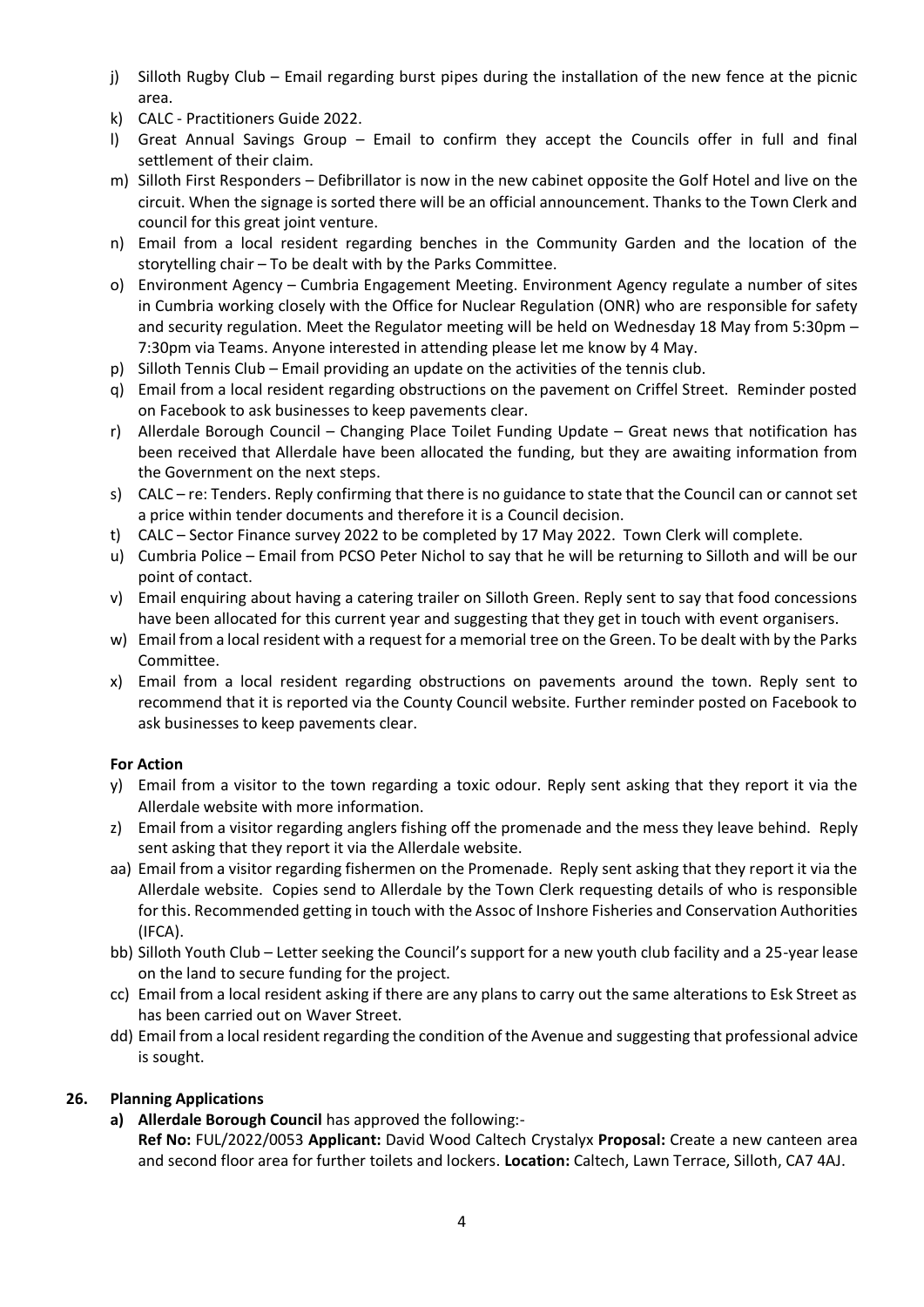## **b) Planning Breach**

**Ref No:** COM/2022/0068 **Alleged Breach:** Large number of advertising boards attached to lamp posts around Silloth and particularly on Criffel Street **Location:** Various lamp posts along Criffel Street, Silloth and elsewhere in the town – The matter will be investigated and we will be kept informed.

#### **27. Licences**

To note the application for a Premises Licence in respect of 14 Criffel Street, Silloth.

#### **28. Reports from Representatives on Outside Bodies**

a) Primary School b) Joint Advisory Body c) Silloth Tourism Action Group d) Sea Dyke Charity e) Longcake Education Trust f) Solway Community Technology College g) Sports Hall h) Friends of the Green i) Sports Association j) Silloth Coastal Community Team

**29. Borough Councillor and County Councillors' Reports**

To receive reports from Allerdale and County Councillors.

#### **30. Ground's Maintenance Report**

To receive a report from the Parks Manager for information and/or determine action as appropriate.

#### **31. Town Clerk's Report**

To receive a report from the Town Clerk in relation to matters currently being dealt with and notify the Council of any important dates of interest.

#### **32. Payment of Accounts**

To authorise the payment of Accounts listed in the attached schedule.

#### **33. Events on Town Council property**

- a) To consider any applications received for events.
- b) To receive an update following the Spring into Silloth event.

#### **34. Applications for funding**

#### **35. Silloth Drop-in**

To review the notes following the Silloth Drop-in event held on Sat 23 April 2022 and agree any actions to be taken as a result.

- **a) Footpath on Skinburness -** To consider a request for the temporary closure of a path on Skinburness to allow it time to recover.
- **b) Overnight parking of motorhomes -** To consider what action can be taken regarding the overnight parking of motorhomes on streets around the town.
- **c) Parks Committee -** Meeting of the Parks Committee to be arranged to look at the condition of the Green etc.
- **d) Accessibility Committee -** Meeting of the Accessibility Committee to be arranged and invite parking enforcement officer to the meeting.

#### **36. Town Plan**

To receive an update.

## **37. Speed Activated Signs**

To consider a possible location for a speed activated sign.

#### **38. Tree Survey**

To consider the results of a tree survey carried out on Lawn Terrace and any actions required as a result.